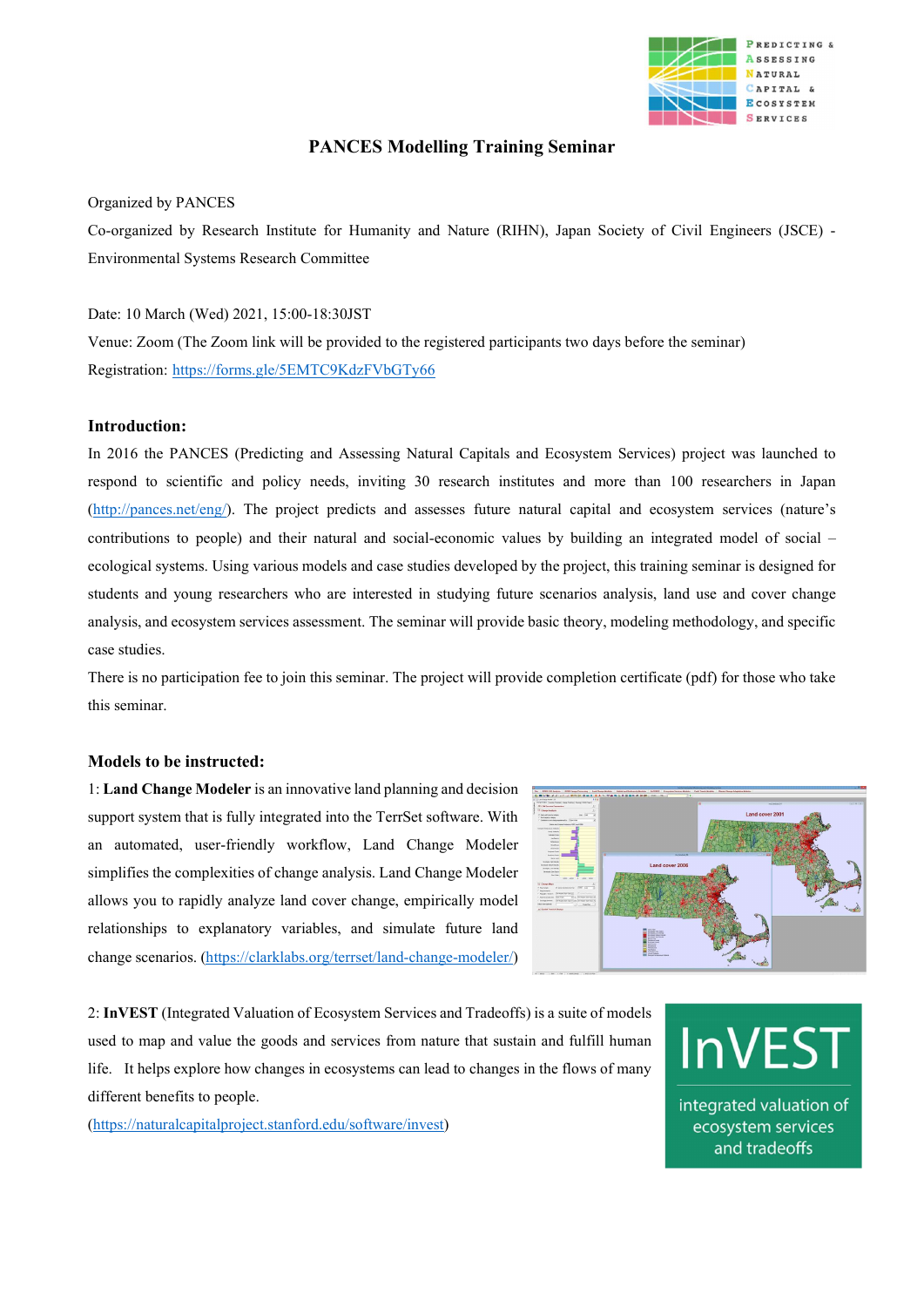

3: The LANDIS-II forest landscape model simulates future forests (both trees and shrubs) at decadal to multi-century time scales and spatial scales spanning hundreds to millions of hectares. The model simulates change as a function of growth and succession and, optionally, as they are influenced by range of disturbances (e.g., fire, wind, insects), forest management, land use change. Climate and climate change affect processes throughout the model. LANDIS-II is highly customizable with dozens of libraries ('extensions') to choose from. ( http://www.landis-ii.org/)



# Program:

- 15:00-15:10JST: Introduction (Dr. Osamu Saito, Institute for Global Environmental Strategies (IGES))
- 15:10-16:00JST: Land Change Modeler (LCM) (Dr. Shizuka Hashimoto, The University of Tokyo)
- 16:00-16:50JST: InVEST (Dr. Huang Wanhui, Research Institute for Humanity and Nature)
- 16:50-17:00JST: Break
- 17:00-17:50JST: LANDIS-II (Dr. Chihiro Haga, Osaka University)
- 17:50-18:30JST: Closing session (feedbacks from participants)

# Short Bio-note of Speakers:

Dr. Osamu SAITO is Principal Policy Researcher at Institute for Global Environmental Strategies (IGES). As an expert in the field of biodiversity and ecosystem services, he has been working on the interlinkages between ecological, human and social systems through sustainability science approaches. His research experiences include socio-ecological studies on the ecosystem services provided by traditional rural production landscapes (Satoyama) in both Japan and other Asian countries. He has been also actively promoting various activities for Intergovernmental Platform on Biodiversity and Ecosystem Services (IPBES) as a lead author of both regional and global assessments. He has been a managing editor of the Sustainability Science journal (Impacct Factor 2019: 5.301) published by Springer since 2011.

Dr. Shizuka HASHIMOTO is an associate professor at the Department of Ecosystem Studies, the University of Tokyo. Before he joins the University of Tokyo, he worked for Kyoto University, the National Institute for Environmental Studies, and the Massachusetts Institute of Technology. Trained in the field of rural planning, he has more than ten years of experience in ecosystem service evaluation and its application in rural and landscape planning. He contributed the Intergovernmental Science-Policy Platform on Biodiversity and Ecosystem Services (IPBES) Global Assessment and the Asia-Pacific Regional Assessment as a Lead Author. Since 2018, he has served as one of the Multidisciplinary Expert Panel members of IPBES and a co-chair of IPBES task force on Scenarios and Models.

Dr. Wanhui HUANG is a researcher at Research Institute for Humanity and Nature (RIHN). She was born in Taiwan, completed a doctoral course at the Graduate School of Agriculture, Kyoto University, in 2013. Her specialty is rural planning and regional planning. After working in Educational Unit for studies on Connectivity of Hill Humans and Oceans as a researcher at Kyoto University, she took up her current position in April 2018 and is in charge of spatial analysis, land use simulation, and ecosystem service evaluation.